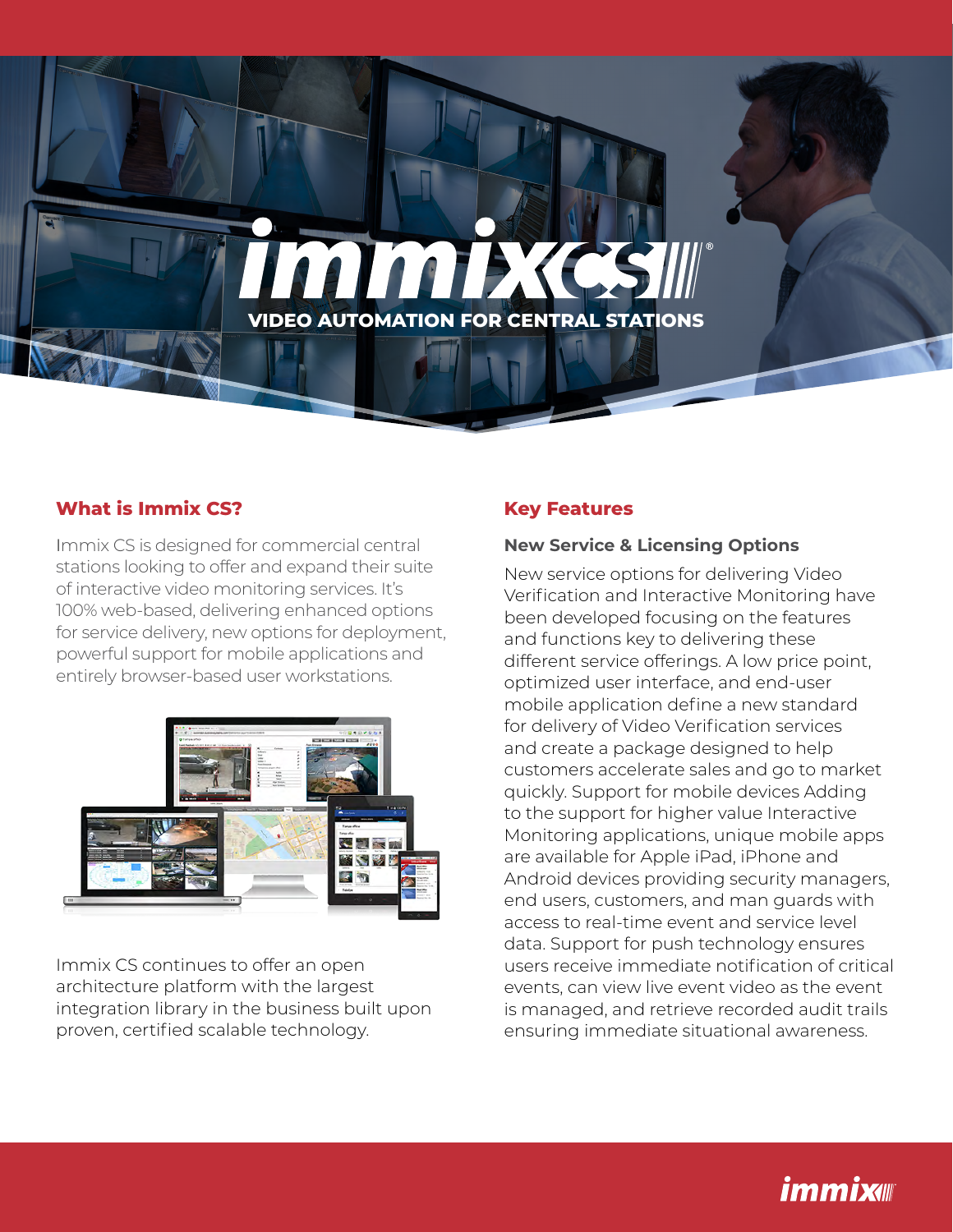#### **Flexible Content Delivery**

Any part of the user interface, can be customized, tailoring and branding the end user experience to promote your business and reflect the services you offer.

#### **Web user interface**

All site setup and alarm monitoring is **CENTRAL STATIONS** performed through a Web Browser. Authorized users can access every function of the software wherever they perform their job role. There is no client application to install or updates to manage on workstations. Users are always accessing the same, most up-to-date version of the software and integrations.



#### **Simplified IT deployments**

Immix CS runs completely in a server environment where all software management is centered, keeping software management tasks to a minimum, and reducing the cost of managing the system.

#### **Integrations Library**

Across five major technologies: video, remote access, automation platforms, audio, and GPS devices, Immix CS continues to have the largest integration library in the industry.

For commercial central stations the integrations with leading Automation Systems have been key to improving

productivity and expanding the suite of services supported by stations.



#### **Immix CS – The Detail**

#### **New Service & Licensing Options**

Immix CS introduces new operator interfaces for processing events: Video Verification and Interactive Monitoring, to better support the differing needs of these services. Sold at different price points they mirror the different service delivery characteristics stations selling the services have to manage.

#### **Video Verification**

Video Verification associates video with a traditional intruder alarm signal for the purpose of verifying a threat in progress. This service is typically sold as an addition to standard alarm monitoring. Operators need to process these events quickly, with a singular focus on verifying if a threat exists. The demand for this service is being driven by new alarm verification ordinances requiring stations to verify the alarm with video before law enforcement is dispatched.

## *immix*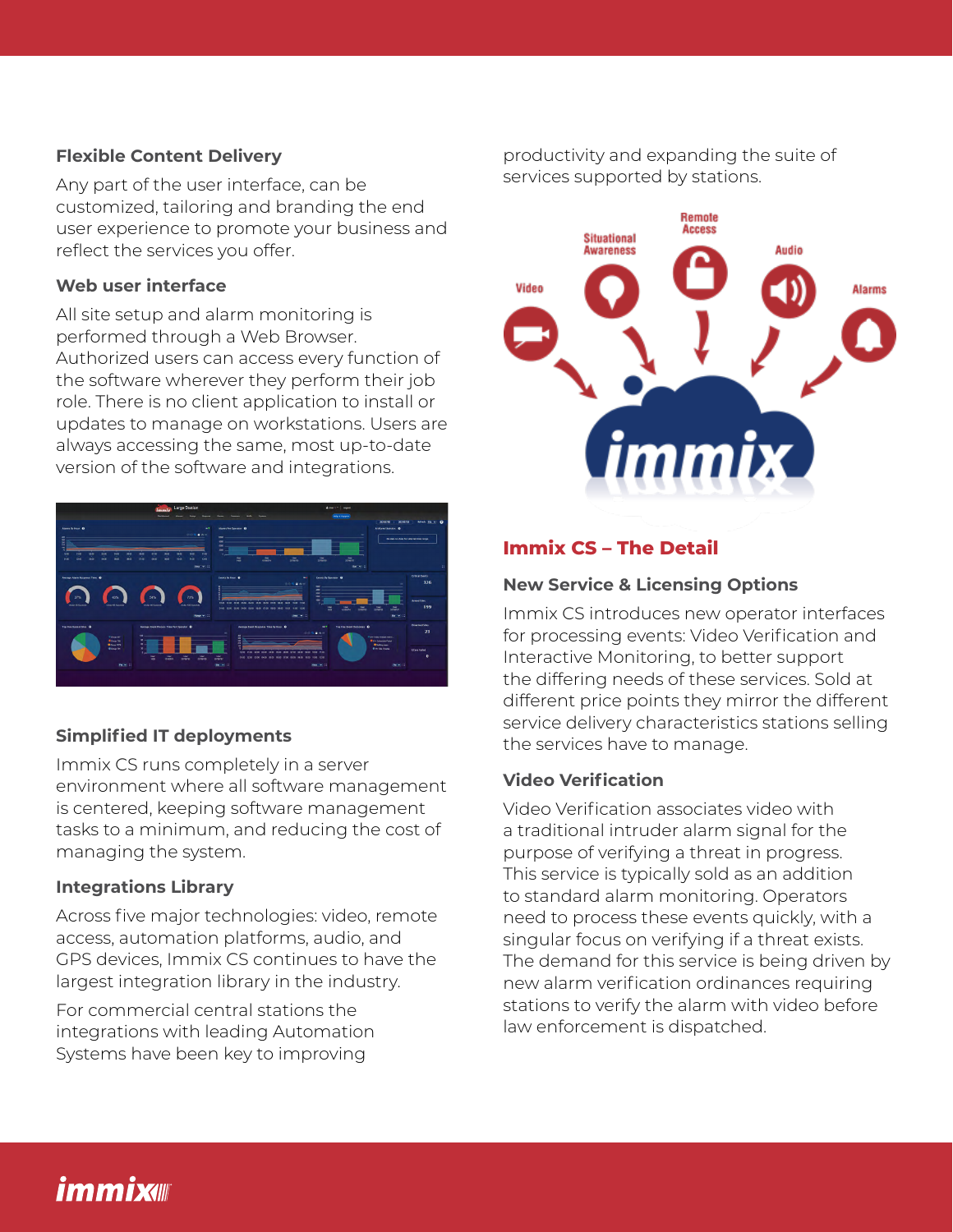#### **Interactive Monitoring**

this functionality requires full interaction with all the security devices at the location: video, Interactive Monitoring adds to the basic alarm management service by providing a set of proactive remote guarding services. It is typically sold against the cost of man guards and, as such, is a higher value and more time-consuming service. Delivering remote access, alarms, and audio, so that the service level matches or exceeds those provided by a man guard. In addition to the Alarm service, Interactive Monitoring services include virtual guard tours, remote access control, audio talk downs, video escorts and unattended delivery.

With Immix CS not only have we developed unique interfaces for processing these two types of services, we have also priced them appropriately: Video Verification with a lower cost solution focused on high volume; and Interactive Monitoring delivering a full featured remote guarding solution configured and priced for a higher value service. This two-tiered pricing presents customers with an upgrade path, beginning with an entry-level service and 'upsell' opportunities to higher value offerings, delivering additional benefits and cost savings.

#### **Mobile Apps**

Immix CS offers new mobile apps that deliver real-time situational awareness for security managers, end users, customers, and man guards. Leveraging the latest "Push Notifications", critical events can be sent directly to mobile users no matter where they are. Users can access full multimedia audit trails of events, live cameras, and real-time reporting data.

Apps have been developed for iOS and Android devices, allowing users to receive real time notifications of critical event activity at their sites and review the full multimedia audit trail of everything the operator "saw, said and did".



#### **Customization and Branding**

The Immix CS interface your customer will see and interact with can be completely customized and branded to support the services you offer. Not only can you tailor this interface to match your corporate identity but if you have a dealer network it can be tailored with their brands. This level of customization allows you to make the services you deliver using Immix CS unique, along with those in your partner network, helping build your brand and identity.



### *immix*